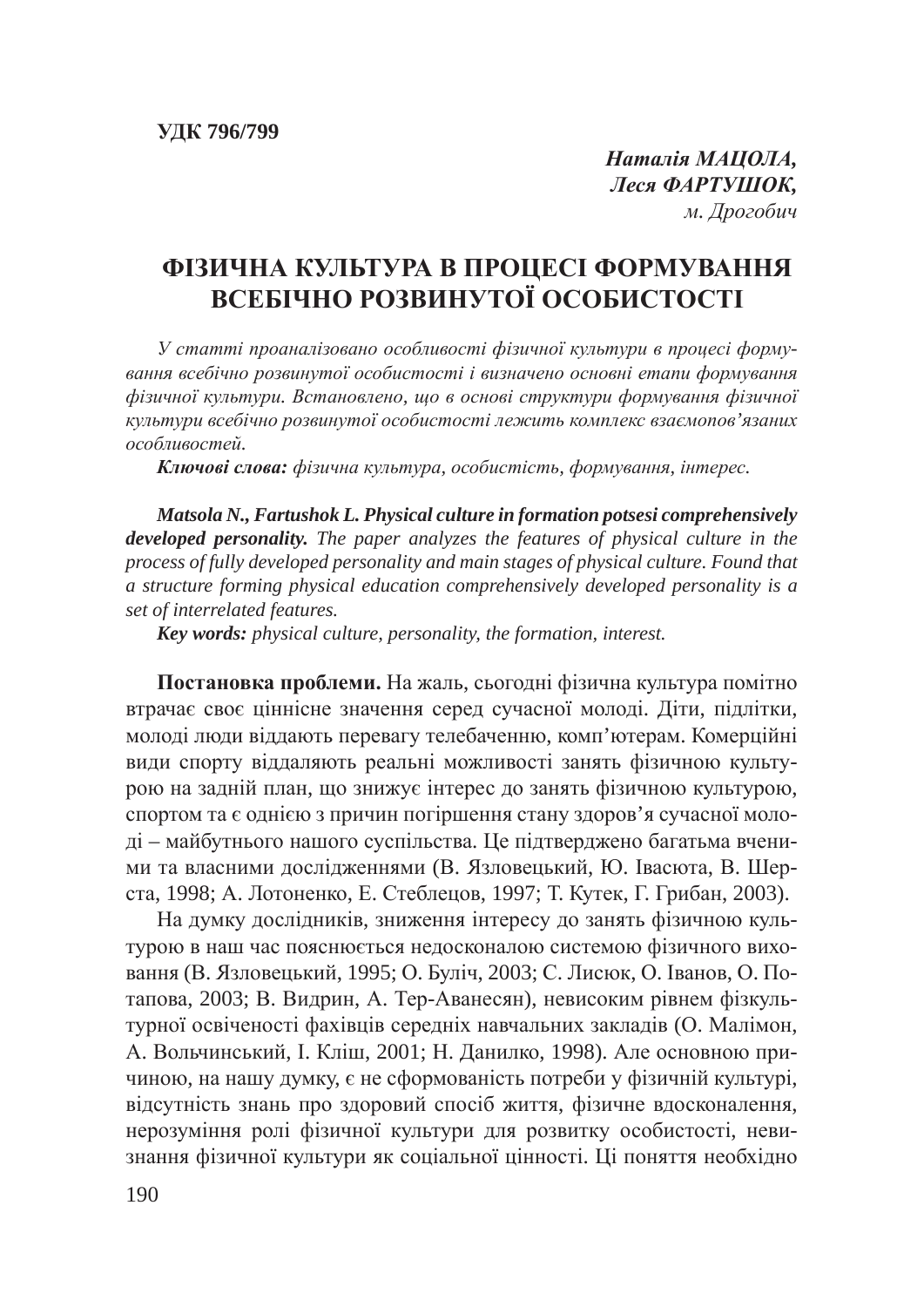формувати починаючи з раннього віку, закріплюючи в сім'ї, школі, середніх спеціальних і вищих навчальних закладах.

На сучасному етапі проблема фізичної культури в процесі всебічного розвитку особистості досліджується широко й різносторонньо: як невід'ємна частина культури суспільства й особи (Л. Матвєєв, 1983; В. Царик; С. Іконнікова, 1987), як фізична культура особистості (А. Гужаловский, 1986; В. Максакова, 2001), як фізична культура особистості вчителя (Е. Виленський, 1987; М. Ріпак, 2003), як різні форми рухової активності людини, спрямованої на розвиток фізичних якостей, підвищення працездатності, зміцнення здоров'я [6]. В останніх дослідженнях фізична культура особистості вивчається як пізнавальний, мотиваційний, почуттєвий, поведінковий критерій (А. Огнистий, К. Огниста, 2001).

Турбота про всебічний розвиток підростаючого покоління є одним з найважливіших наших завдань (батьків, працівників дошкільних закладів, вчителів школи, викладачів різних навчальних закладів), які причетні до виховання й навчання кожної особистості. Звичайно, абетка здоров'я закладається в сім'ї й залежить від багатьох особливостей. Основні з них: спадковість, виховання в сім'ї, умови проживання. Неабиякий позитивний вплив на формування фізичної культури особистості має дошкільний заклад, школа. Сім'я, дошкільний заклад, школа – це те середовище, де беруть свій початок основи формування розвитку фізичної культури особистості. Взаємодія сім'ї та школи створюють умови, в яких формуються основи фізичного та психічного розвитку, пізнавальні здібності, ціннісні орієнтації.

Особливе місце в системі шкільного навчання займає молодший шкільний вік, оскільки власне в цьому віці найінтенсивніше формуються інтереси, потреби дітей, збільшуються пізнавальні здібності дитини [1; 2].

Аналіз досліджень. Вплив фізичної культури на формування всебічно розвинутої особистості знайшли своє відображення в таких наукових працях В. Ареф'єва [1], О. Дубогай [2], Т. Круцевич [4], Б. Шияна [6], підтверджують нашу думку про те, що фізична культура є вагомим соціалізуючим чинником, який спроможний створити умови для задоволення потреб суспільства та окремих його громадян, пов'язаних з біологічним і духовним розвитком, здоров'ям та високопродуктивною працею і захистом від несприятливих природних та соціальних факторів. Поряд із цим під час аналізу різних соціалізуючих чинників у науково-методичних дослідженнях сучасних вчених недостатньо уваги приділялось фізичній культурі у формуванні особистості, що й зумовило тему статті. Робота виконана за планом науково-дослідної роботи Дрогобицького державного педагогічного університету.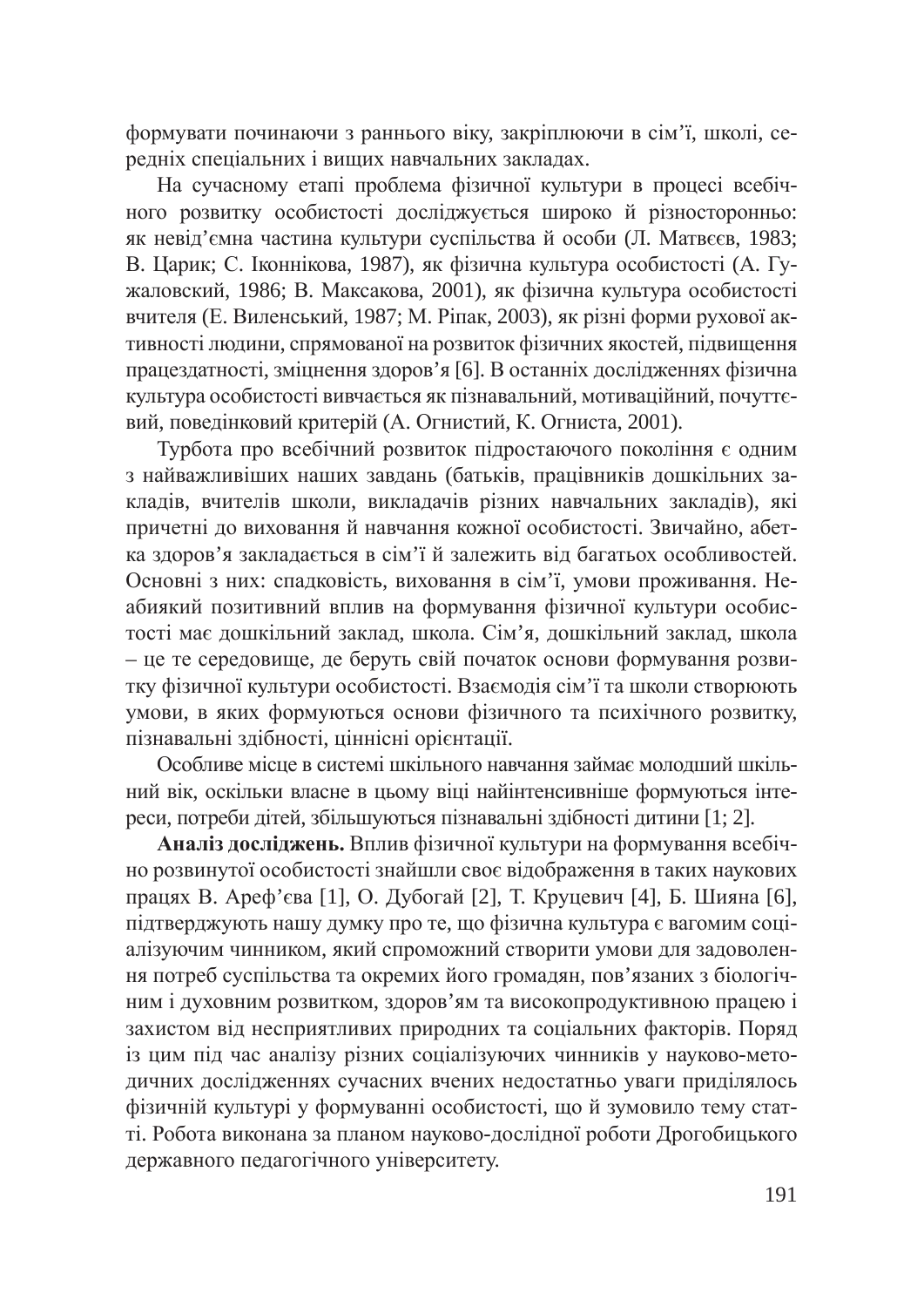Аналіз останніх наукових досліджень свідчить, що питання формування та розвитку фізичної культури особистості залишається до кінця не дослідженим. У літературі недостатньо вивчено особливості формування фізичної культури особистості. Це спонукало глибше й детальніше вивчити та дослідити дану проблему.

Мета статті полягає у вивченні особливостей фізичної культури особистості, як одного з елементів формування всебічно розвинутої особистості і визначення основних етапів формування фізичної культури.

Виклад основного матеріалу. Важливим засобом формування всебічно розвинутої особистості важливе місце посідає фізичне виховання. Пріоритетними завданнями системи освіти є виховання людини в дусі відповідального ставлення до власного здоров'я і здоров'я оточуючих як до найвищої індивідуальної і суспільної цінності. Це здійснюється шляхом розвитку валеологічної освіти, повноцінного медичного обслуговування, оптимізації режиму навчально-виховного процесу, створення екологічного сприятливого життєвого простору [4].

Стосунки учнів з батьками, вчителями, тренерами, однолітками під час занять фізичною культурою, відіграють важливу роль у процесі формування всебічно розвинутої особистості. Це допомагає виховувати в учнів позитивне ставлення до власного здоров'я, зорового способу життя  $[5]$ .

Фізична культура особистості – складова частина культури, пов'язана з системою фізичного виховання, організації спорту, спеціальних наукових дослідів, технічних засобів, потрібних для фізичного виховання і спорту, суспільної та особистої гігієни, раціональної організації активного відпочинку тощо [3].

Виховання підростаючого покоління фізично здоровим - важливе завдання сім'ї та школи. На жаль, нині практично здоровими є лише 27% дітей дошкільного віку, лише 65% дітей і 60% підлітків фізично гармонійно розвинені.

На думку професора О. Вишневського, потрібна докорінна перебудова організації фізичного виховання школярів. По-перше, слід кардинально змінити власні погляди на фізичну культуру, на фізичний стан, красу людського тіла, не сприймати їх як щось другорядне. Учитель власним прикладом повинен демонструвати важливість фізкультури, здорового способу життя. По-друге, необхідно розвантажити навчальні плани і програми, значно скоротивши інформативне навчання з таким розрахунком, щоб загальна кількість навчальних предметів становила 7 – 10 у початкових класах і 10 – 12 у старших, як це характерно для європейських шкіл. Робочий тиждень у такому разі не перевищуватиме 24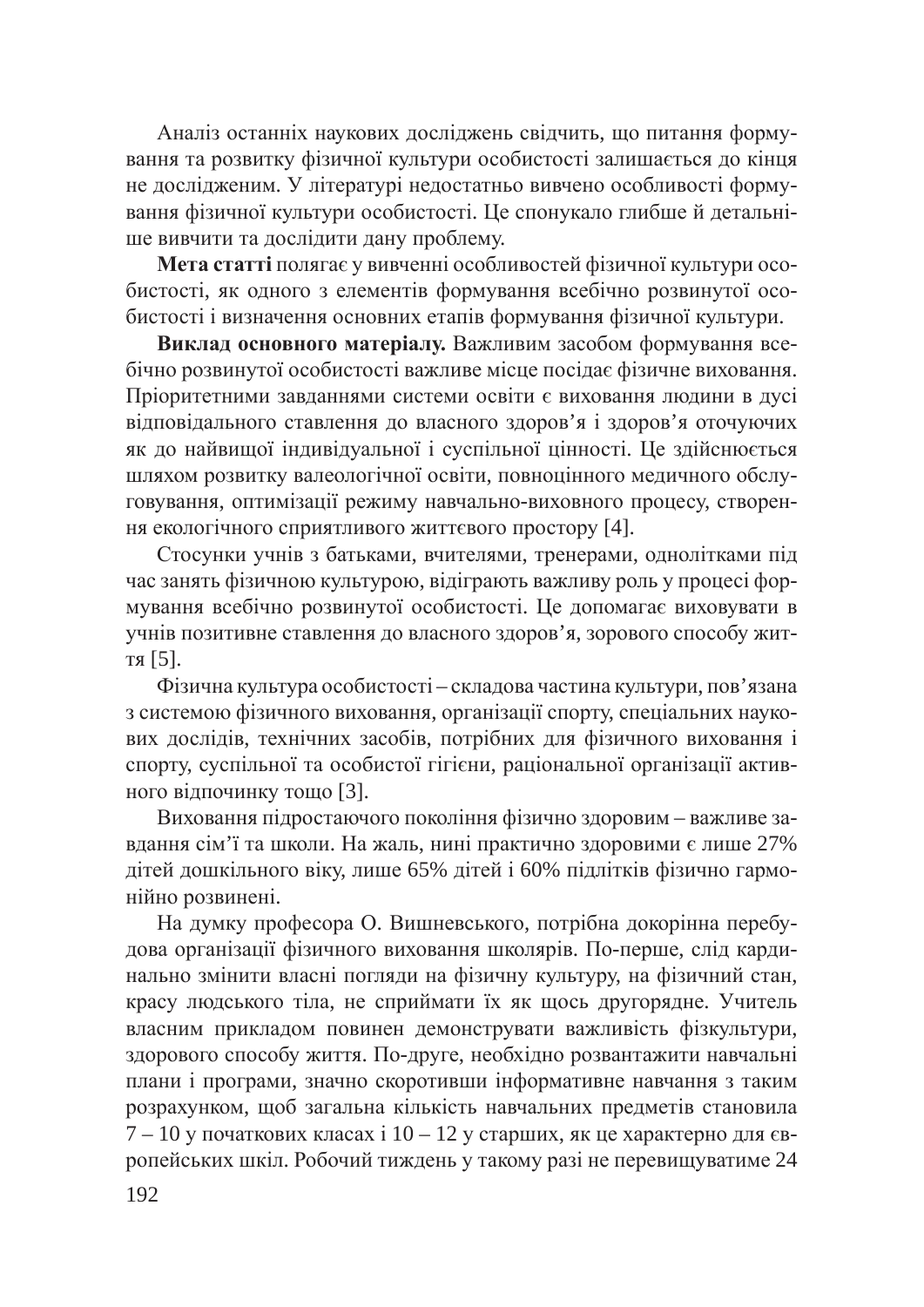– 30 год., включаючи виконання домашніх завдань. Таким чином можна збільшити питому вагу уроків фізичної культури. По-третє, слід відмовитися від традиційних форм і режиму діяльності на уроці, коли діти увесь час сидять майже нерухомо, а вчитель «навіює» їм знання. Тут немає інтенсивної праці дитини, проте є дуже шкідливе для здоров'я сидіння за партою без руху. По-четверте, потрібен повний перегляд концепцій і методики фізкультурної роботи в школі. Вона повинна стати формою активного відпочинку і має працювати на здоров'я, виховання і задоволення фізіологічних потреб дитини. Важко не погодитись з цими думками.

Методично правильно організовані заняття фізичною культурою в школі сприяють як розвитку фізичних якостей, вмінь та навичок, так і формуванню інтересу й бажань до занять фізичними вправами, розумінню значення фізичної культури для здоров'я. Тому від вчителя фізичного виховання в школі, в деякій мірі, залежить особистісний розвиток учня та формування ціннісних орієнтацій, які є підґрунтям індивідуальної системи цінностей (ІСЦ) – І етапом формування фізичної культури особистості (рис.1).

З часом закладене й сформоване в сім'ї, дошкільному закладі, школі проявляється у виборі майбутньої професії. Вибір професії – важливий момент у житті кожного випускника школи. При виборі професії випускник так чи інакше керується власними інтересами, потребами, мотивами, які утворюють індивідуальну систему цінностей абітурієнта (ІСЦа).

Наступає III етап – «перетворення» абітурієнта з об'єкта соціальнопедагогічного впливу в студента-суб'єкта активної творчої діяльності. Студенти навчаються, займаються фізичними вправами під впливом певних стимулів, спонукань до навчальної діяльності. Ці потреби, інтереси, переконання, ідеали, ціннісні орієнтації, на основі яких здійснюється розвиток внутрішніх мотивів до навчальної діяльності, до самовдосконалення, формують індивідуальну систему цінностей випускника (ICЦв).

Наступний етап – вибір відповідного типу професійної діяльності у якій випускник має реалізувати свої знання, вміння й навички, набуті за період навчання у вищому навчальному закладі, задовольнити свої потреби у творчій діяльності відповідно до інтересів і мотивів. Саме на цьому етапі здійснюється реалізація фізичної культури в професійноособистісних якостях учителя, а отже, формується певний рівень розвитку фізичної культури особистості вчителя.

Як видно з рисунку 1, чільне місце в структурі формування фізичної культури особистості займає етап "висококваліфікований спеціаліст",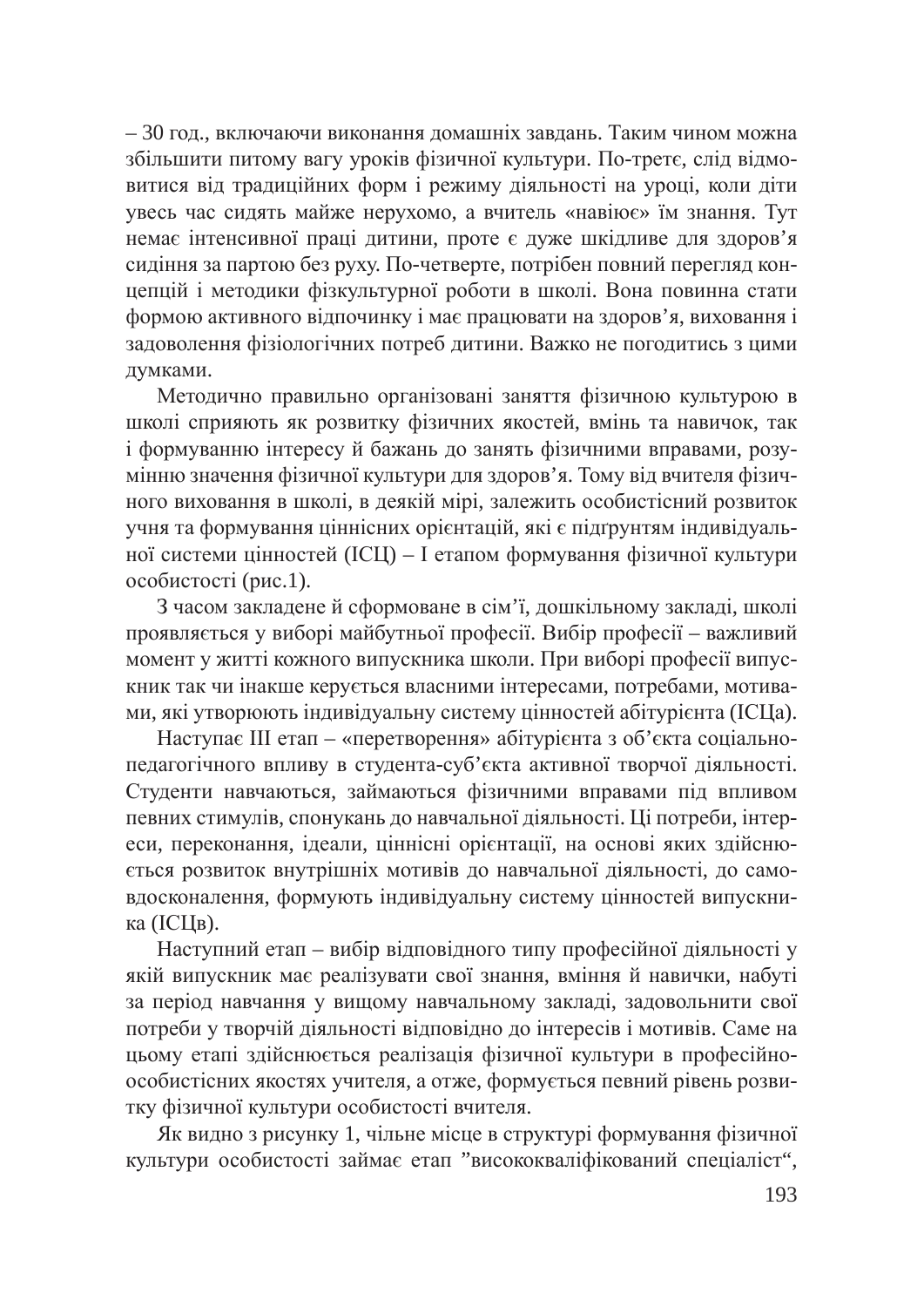який тісно взаємопов'язаний з кожним етапом розвитку фізичної культури особистості. Сучасний висококваліфікований спеціаліст повинен відповідати вимогам сьогодення. Система цінностей вчителя суттєво впливає на особистісний розвиток учнів. Тому формування фізичної культури особистості, на нашу думку, потрібно починати, в першу чергу, з підготовки фахівців високого рівня, від чого залежить формування гармонійно та всебічно розвиненої особистості.



## Рис. 1 Структура формування фізичної культури особистості

ICII – індивідуальна система цінностей

IСЦа – індивідуальна система цінностей абітурієнта

IСЦв – індивідуальна система цінностей випускника

194 **Висновки.** Вивчення особливостей фізичної культури в процесі формування всебічно розвинутої особистості дало змогу визначити основні